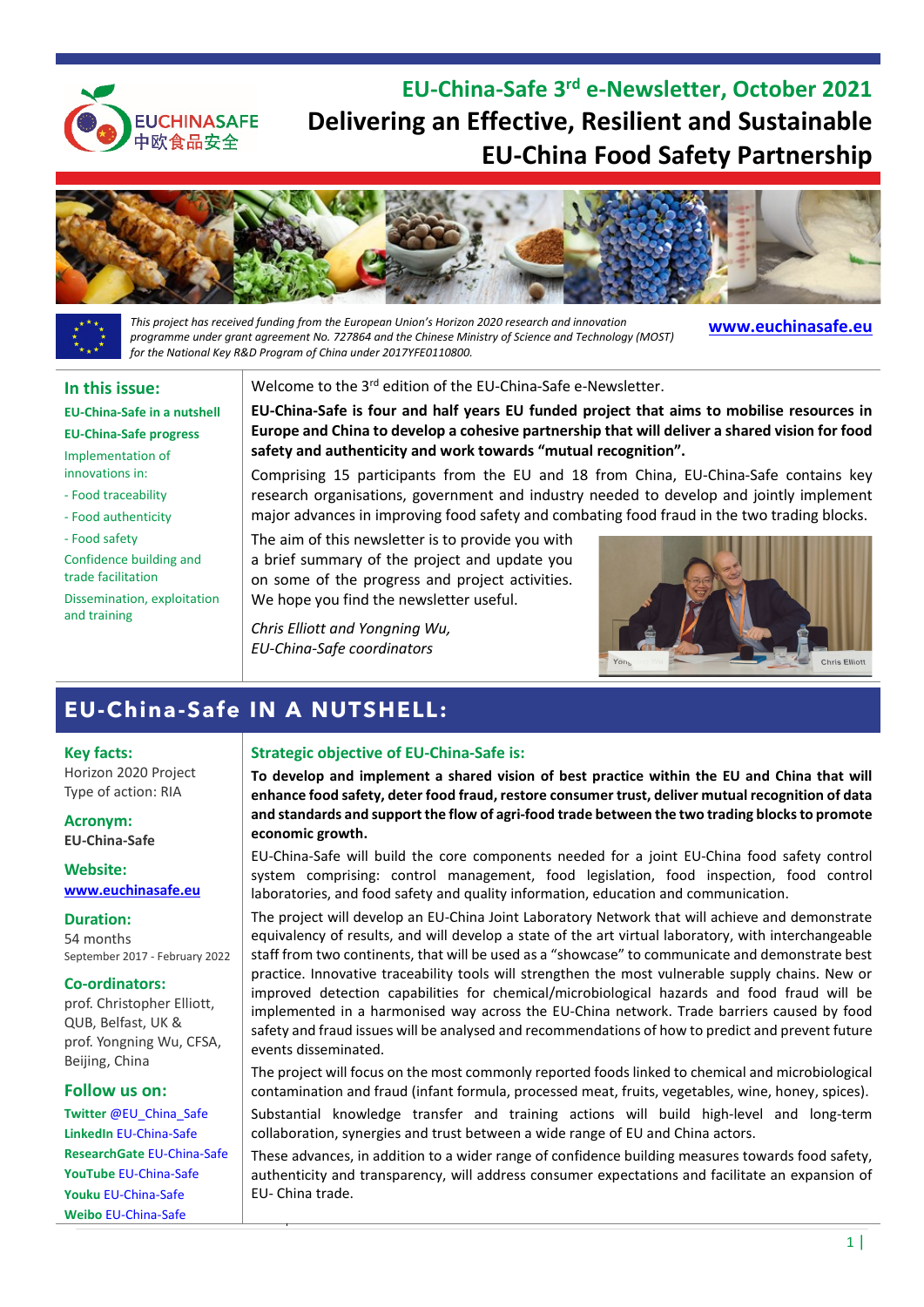# <span id="page-1-0"></span>**EU-China-Safe PROGRESS:**

# <span id="page-1-1"></span>**Implementation of innovations in food traceability**

*EU-China-Safe aims at exploring various traceability techniques and technologies of several products moving between Europe and China. The main challenge related to food product traceability is that there is not necessarily a connection between the actual properties of a food product and the claims made in the traceability system. The final outcomes will be a digitised, DNA-based traceability system using blockchain to provide trustable data. A suite of traceability management and collaboration tools designed to support open and transparent sharing of information between supply chain members in both the EU and China, aiming to prevent a major food safety crisis, and alerting tools to identify inconsistencies in data recorded in traceability systems will be developed.*

Demonstration of a traceability example of pork moving from Cranswick farms to China was completed with DNA analysis.

The work in Development of risk-based traceability management tools, as well as the expansion of the arc-net platform in Pro-active Traceability Alerting tools, bringing alerting and warning systems to the existing traceability solution, was finalised. This brings opportunities to predict supply chain issues before they occur and identify them in real time as they do. By adopting these complete solutions into the food production industry, we can offer secure, trustable, and transparent traceability leading to increased safety and confidence in the EU-China supply chain.



Mapping the local-global wine supply chain from the Bordeaux region in France to China enabled identification and highlighted points of weakness. The mapping and analysis of the supply chain, and the indication of where fraud might happen was partly based on existing scientific literature, reports, and news stories, and partly on a number of interviews conducted with supply chain actors in France and in China.

**Read the report on: [Mapping the local-global wine chain from Europe to China: Towards shared standards and](https://nofima.brage.unit.no/nofima-xmlui/handle/11250/2734677)  [benchmarks in wine traceability and authenticity](https://nofima.brage.unit.no/nofima-xmlui/handle/11250/2734677)**

## <span id="page-1-2"></span>**Implementation of innovations in food authenticity**

*EU-China-Safe aims at developing, transferring knowledge and implementing innovative research methods and processes for combating food fraud. Methodologies for detection of food fraud developed both in the EU and China will be transferred both ways, from the EU to China, and from China to the EU. The methodology will focus on five product groups which are all very susceptible to fraud, i.e. wine, dairy products (infant formula), processed meat, organic fruit and vegetables, and spices. Methodologies are based on the latest technology and include state-of-the-art laboratory-based confirmatory methods. Handheld, portable machine vision based methods for on-site screening will be trialled. In most cases the Standard Operating Procedures (SOPs) of the existing methodology will be exchanged and the methods implemented in the laboratories of the other partners.* 

The methodologies, developed both in the EU and China from previous research and established practices, for the detection of food fraud, are being transferred and implemented both ways, from the EU to China, and from China to the EU. Authentication methods involve wine, infant formula, processed meats, organic produce, and spices. The method exchange and validation with industry partners have also been performed for some of the product groups.

The analytical outcomes of the spot check performed on the integrity of European wines on the Chinese market showed agreement of results between partners and high levels of proficiency for the chosen methods.

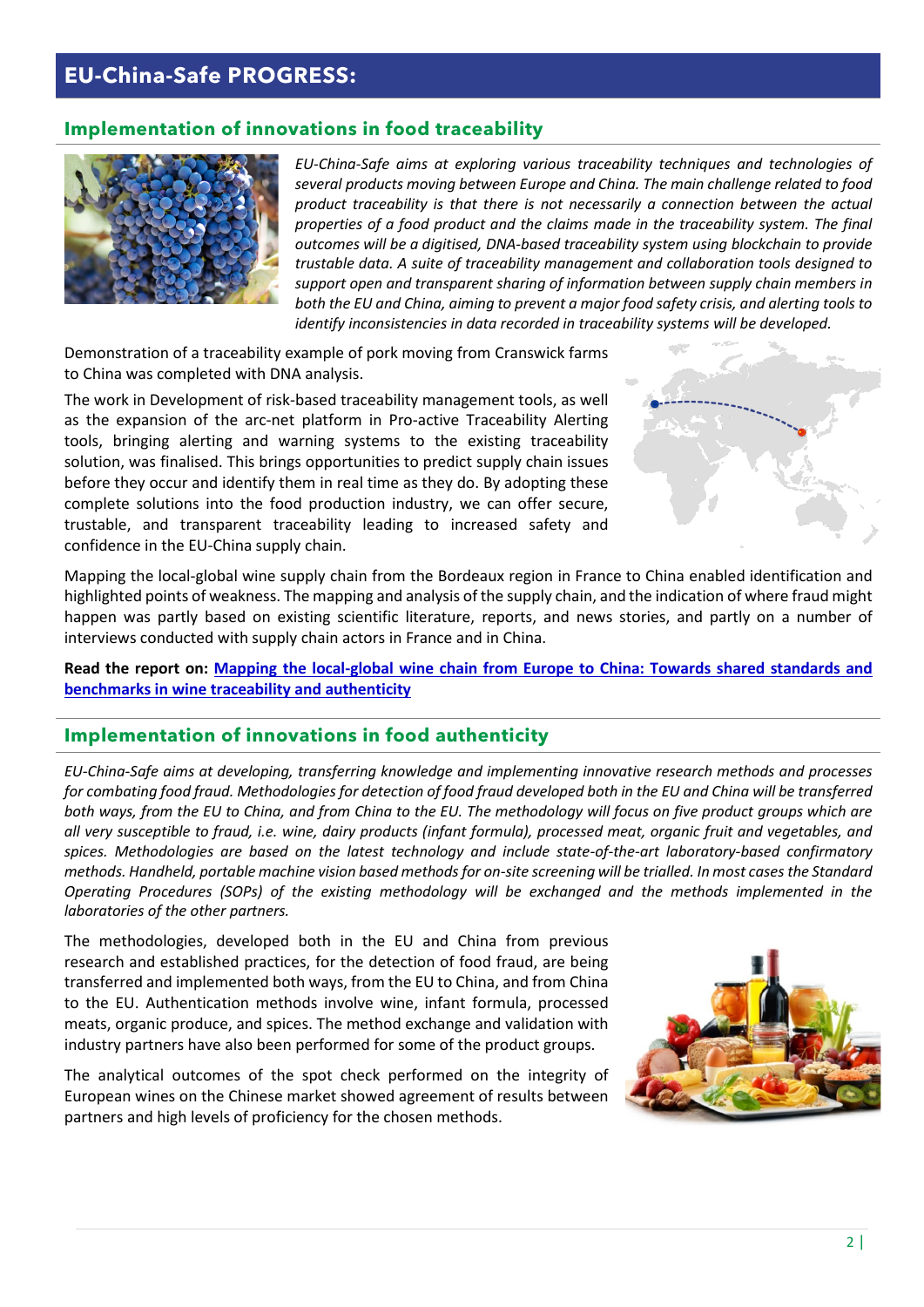Furthermore, the wine results also point to a variety of applied fraudulent practices among the tested samples, highlighting wine as a product at a high risk of fraud. Seven methods were established for the detection of adulterants in infant formula, together with the completion of the first draft of the Chinese GB standard for the *Determination of Lactoalbumin in Infant Formula Foods and Milk Powder.* Methods for the detection of water retaining substances, carrageenan and glucomannan in meat, and for the screening of adulteration, show good potential for the fight against meat fraud. Portable light spectroscopy applications (SCiO and Specim IQ instruments) can be used as screening tools for pepper provided that the spectral database is expanded to develop more robust models which incorporate more (internal and external) product variation.

### **[Look at the Methods for food authenticity testing](http://www.euchinasafe.eu/methods_for_food_authenticity_testing.html) (EU-China-Safe VIRTUAL REFERENCE LAB)**

### **Read our latest papers:**

Teresa M. Müller, Qiding Zhong, Shuangxi Fan, Daobing Wang, Carsten Fauhl-Hassek**: What's in a wine? – [A spot check of the](https://doi.org/10.1080/19440049.2021.1916097)  [integrity of European wine sold in China based on anthocyanin composition, stable isotope and glycerol impurity analysis.](https://doi.org/10.1080/19440049.2021.1916097)** Food Additives & Contaminants: Part A (2021) Vol 38 (8).

Sara W. Erasmus, Lisanne van Hasselt, Linda M.Ebbinge, Saskia M. van Ruth: **[Real or fake yellow in the vibrant colour craze: Rapid](https://doi.org/10.1016/J.FOODCONT.2020.107714)  [detection of lead chromate in turmeric.](https://doi.org/10.1016/J.FOODCONT.2020.107714)** Food Control (2021) Vol 121, 107714.

Schusterova D., Hajslova J., Kocourek V., Pulkrabova J.: **[Pesticide residues and their metabolites in grapes and wines from](https://doi.org/10.3390/foods10020307)  [conventional and organic farming system.](https://doi.org/10.3390/foods10020307)** Foods (2021) 10(2) 307.

# <span id="page-2-0"></span>**Implementation of innovations in food safety**

*EU-China-Safe aims at (i) addressing current challenges and gaps in microbiological and chemical food safety testing through the implementation of new or improved analytical methods; (ii) transferring analytical methodology and harmonise testing between China and the EU; (iii) improving the safety and quality of food consumed in Chinese and European markets; and (iv) improving the food safety infrastructure in both China and the EU.*



Multi-analyte UHPLC-HRMS method was developed and validated for screening of 425 analytes covering the classes of pesticides, mycotoxins and plant toxins in fruit, spices and teas. The method uses a rapid QuEChERS-like sample preparation, which allows the processing of large numbers of samples in a single day. Method has been transferred at Chinese laboratories and its applicability was verified through the interlaboratory study.

Another approach focused on development of a multianalyte enzyme inhibition screening method for pesticides residues showing high affinity towards 13 active substances.

The rapid LC-MS/MS methodology for the analysis of eight bound nitrofurans residues using a microwave-assisted derivatisation step and a modified QuEChERS-based sample extraction has been validated at EU partner laboratories, following the synthesis of new commercially available isotopically labelled standards. **[Watch the video about this](https://youtu.be/7zo3fCuhdxM)  [method](https://youtu.be/7zo3fCuhdxM)**

A new high throughput method was established for the determination chlorate and perchlorate residues in milk and milk powders using LC-MS/MS and transferred from the EU to laboratories in China. The results of validation showed that the method is simple, rapid and highly sensitive, and suitable for the determination of these residues in dairy samples.



Sample preparation and LC-MS/MS detection methods were also established for 13 antiviral drugs in meat. Work has commenced on the addition of antiviral drugs that could be potentially used against COVID-19 and African Swine flu. Standardized operating protocols were developed for the whole genome sequencing (WGS) of three selected foodborne pathogens and transferred to Chinese collaborators.

Training content covering agreed topics on Food Contact Materials, shared with the Chinese partners, has been also prepared.

Chinese partner (CAU) has developed a new ELISA method for the analysis of ribavirin in chicken muscle tissue.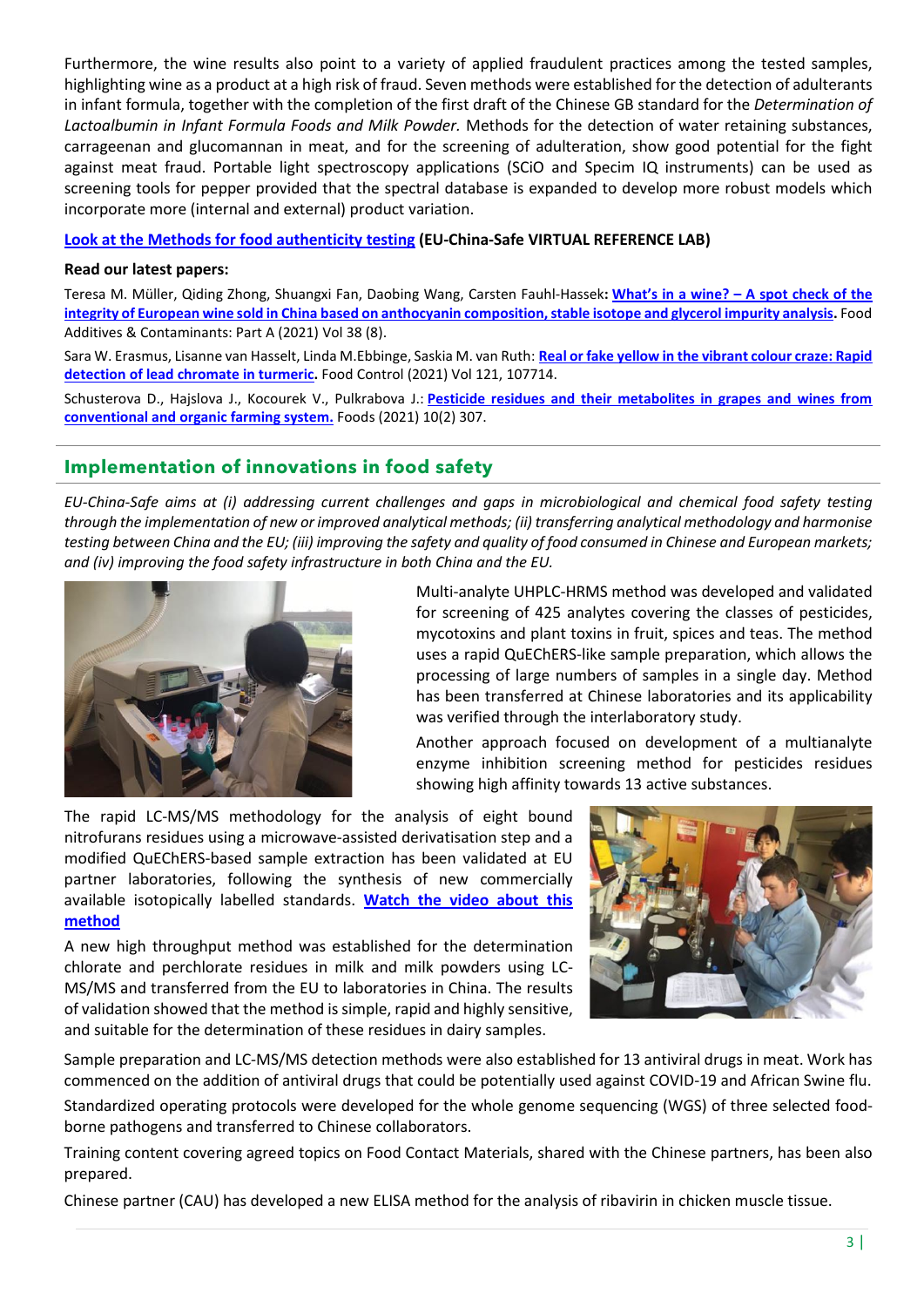A method for the analysis of nitrite and nitrate in milk powder was transferred from China (CFSA) and is being set-up in the EU (Teagasc) laboratories.

**[Look at the Methods for food safety testing](http://www.euchinasafe.eu/methods_for_food_safety_testing.html) (EU-China-Safe VIRTUAL REFERENCE LAB)**

**[Look at the methods on COVID-19 sampling and testing in food](http://www.euchinasafe.eu/virtual_reference_lab_covid.html) (EU-China-Safe VIRTUAL REFERENCE LAB)**

# <span id="page-3-0"></span>**Confidence building and trade facilitation**

*EU-China-Safe aims at building confidence in EU-China trade by improved understanding of consumer practices and regulatory frameworks, the latter by developing and demonstrating mutual recognition of laboratory standards and results. A virtual laboratory (RL2020) will be established to showcase new best practice, ensure harmonisation of laboratory procedures and to build confidence and mutual recognition of results. There will be a strong focus on exchanging best practices between the EU and China and will ensure that there is a full understanding of food safety and authenticity requirements to support compliance of exporting companies with both the EU and Chinese requirements, in support of enhancing bilateral trade of food/agri-food commodities. Emphasis will be placed on reaching consistent laboratory testing regimes as well as food safety standards underpinned by robust risk assessment, with the aim of bolstering consumer confidence in both jurisdictions.*



The **[Virtual laboratory RL2020](http://www.euchinasafe.eu/virtual_reference_lab.html)** will assist within the field of harmonising food control in terms of analytical response and knowledge, and sharing the information and methods.

**Watch the video about [EU-China-Safe activities of virtual 'Reference laboratory](https://youtu.be/q847bhkKifo)  [2020' \(RL2020\)](https://youtu.be/q847bhkKifo)**

[The dioxins method validation webinar](https://event.on24.com/eventRegistration/EventLobbyServlet?target=reg20.jsp&partnerref=THERMO&eventid=2508896&sessionid=1&key=9408666FACC885B1838F7386CA9E0E64®Tag=&sourcepage=register) is available in the RL2020 database as a training resource.

The analysis of consumer attitudes and barriers to trade arising from food safety incidents will enable action to be taken to reassure the consumer and to identify actions that may remove barriers to trade.

**Read the report: [Report on \(a\) the results of qualitative stakeholder interviews \(b\) the food trade impediments](http://www.euchinasafe.eu/pdf/method_testing/D5.1_Identification%20of%20communication%20needs_Analysis%20of%20trade%20barriers.pdf)  [between the EU and the PRC that can be attributed to differences in food safety measures, \(c\) the results of EU](http://www.euchinasafe.eu/pdf/method_testing/D5.1_Identification%20of%20communication%20needs_Analysis%20of%20trade%20barriers.pdf)  [quantitative consumer survey](http://www.euchinasafe.eu/pdf/method_testing/D5.1_Identification%20of%20communication%20needs_Analysis%20of%20trade%20barriers.pdf)**

CFSA in China has completed two consumer surveys, to examine Chinese consumer perceptions, trust and purchase intentions towards food products made in China and EU. The first (N>7000) found the majority of respondents (>90%) believe that natural raw food is safer than food produced and processed by the modern food industry, and 70% considered home made food safest. The second (N>3000) explored the finding from a previous survey that consumers were more concerned about chemicals in food than microbial contamination. It identified that the public and professionals view risk differently, trust in stakeholders is an important factor in determining how the public perceive risks and how receptive they are to messages.

Communication needs, expectations, perceived barriers and facilitators to building trust and confidence, and on consumer views have been analysed both within Europe and in China. An analysis of food trade impediments between the EU and China identified two commodities of interest (peanuts and infant formula milk). Data on causes of rejections and recall incidents associated with commodities traded between EU and China were analysed. Chinese peanuts were identified as the main crop rejected at the EU border due to aflatoxin B<sub>1</sub>, while it was found Chinese rejection of EU foods were mainly caused by incompliant quality of dairy products. There has been engagement with key industry and government stakeholders to identify trade impediments associated with divergent safety standards. This indicated improved traceability for EU baby milk might become more important for future sales of this product in China.

# <span id="page-3-1"></span>**Dissemination, exploitation and training**

*EU-China-Safe aims at transferring knowledge, together with training, that is the key instrument for reinforcing cooperation and increasing the level of collaboration as well as enhancing synergy between the EU and China in the food safety area. It will support the working synergies to be found between on-going EC projects and will maximise impact delivery in terms of improving safety of food supply and increasing consumer confidence in imported/exported agri-food products.*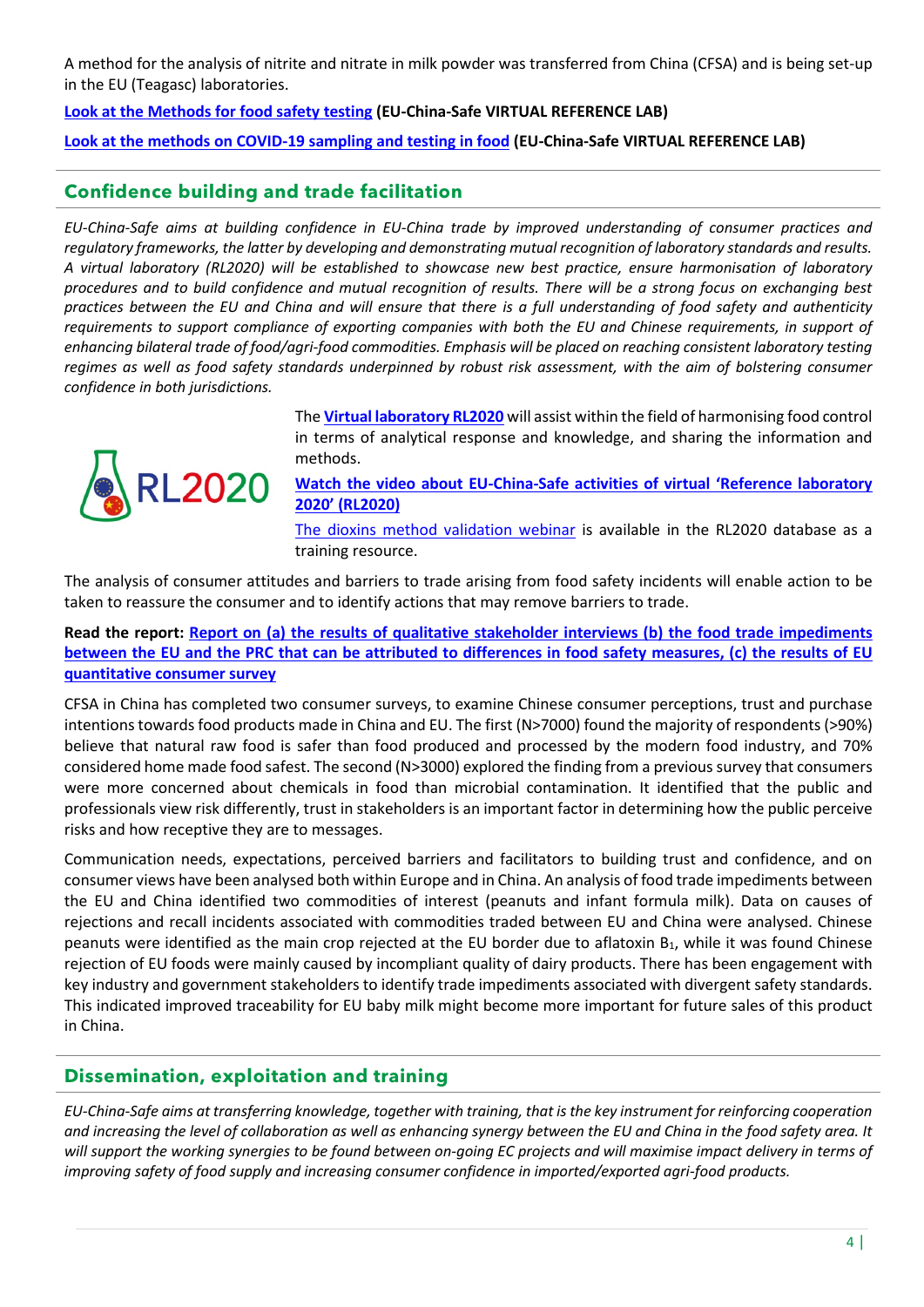

**Training program** for consortium members, external scientists and stakeholders has been developed in collaboration with EU and China partners, including e-learning tools to support worldwide knowledge dissemination to the community not involved directly in the training program.

### **Due to on-going pandemic COVID-19 most of EU-China-Safe training activities are organised virtually.**

**Various short-term and long-term training and education activities** at different levels are running within the EU-China-Safe project training program. The training program will facilitate exchange of expertise and knowledge transfer among the participants within and outside the project consortium, and support both staff and young scientists in development of their careers.

9 short-term training courses and 3 options for scientists mobility program have been proposed by trainers centres, based on commodity (A) and analytical methodology (B) and other (C) approaches, considering following threats: (i) microbiological, (ii) chemical and (iii) food fraud, and one of the food products (i) processed meat, (ii) wine, (iii) fruits/vegetables, (iv) spices, (v) dairy infant formula. Well established experts´ institutes representing both academia, research and governmental organizations, and also having different expertise, acting as key trainers´ centres and also contributing to the preparation of other training materials, include: QUB, Belfast, UK; UCT Prague, Czech Republic; BfR, Berlin, Germany; TEAGASC, Dublin, Ireland; UCD, Dublin, Ireland; Wageningen UR, Wageningen, The Netherlands; JRC, Geel, Belgium; FERA, York, UK.

**e-learning tools/webinar(s)** to support worldwide knowledge dissemination to the community not involved directly in the training program have been developed.



**Massive Online Open Courses:**



Prepared in Collaboration with European Institute of Innovation & Technology (EIT) Food [\(EIT Food\)](http://www.eitfood.eu/)

- [Introduction to Food Science](https://www.futurelearn.com/courses/an-introduction-to-food-science)
- [Revolutionising the Food Chain with Technology](https://www.futurelearn.com/courses/revolutionising-the-food-chain)
- $\bullet$  [Farm to Fork: Sustainable food production in a changing environment](https://www.futurelearn.com/courses/sustainable-agriculture-in-a-changing-environment/2)
- [Understanding Food Supply Chains in a Time of Crisis](https://www.futurelearn.com/courses/understanding-food-supply-chains)

**Workshops focused on various aspects of food safety and authenticity,** aimed at knowledge transfer to the community of professionals, associations, industry and other potential end-users are organised with the inputs from all trainers' centres, and are also aimed at presenting the achievements of the EU-China-Safe partnership.

So far, 4 workshops have been organised by QUB, BfR and Nofima, on "Innovation in wine authentication analysis" (BfR), "Fake news Under the Microscope" (QUB), "THREATS TO OUR FOOD SYSTEM: The impact of climate change and legislative changes on the control of mycotoxins and antimicrobial agents" (QUB), and "Why laboratory methods are not enough: detecting and combating food fraud by analysing records and traceability" (Nofima).

In addition to the planned training program, **series of twinning activities** in response to the tasks of individual EU-China-Safe workpackages have been organised to support knowledge transfer on developed methodologies between EU and China project partners.



EU-China-Safe acts as the **partner of the [China International Food Safety & Quality Conference \(CIFSQ 2021\),](http://www.chinafoodsafety.com/index.htm)** organised in October 27 - 28, 2021, Beijing, China.

Two sessions on "**China Intergovernmental Cooperation on S&T Innovation / EU Horizon 2020 Food, Agriculture and Biotechnology Flagship Project"** are supported by EU-China-Safe experts.